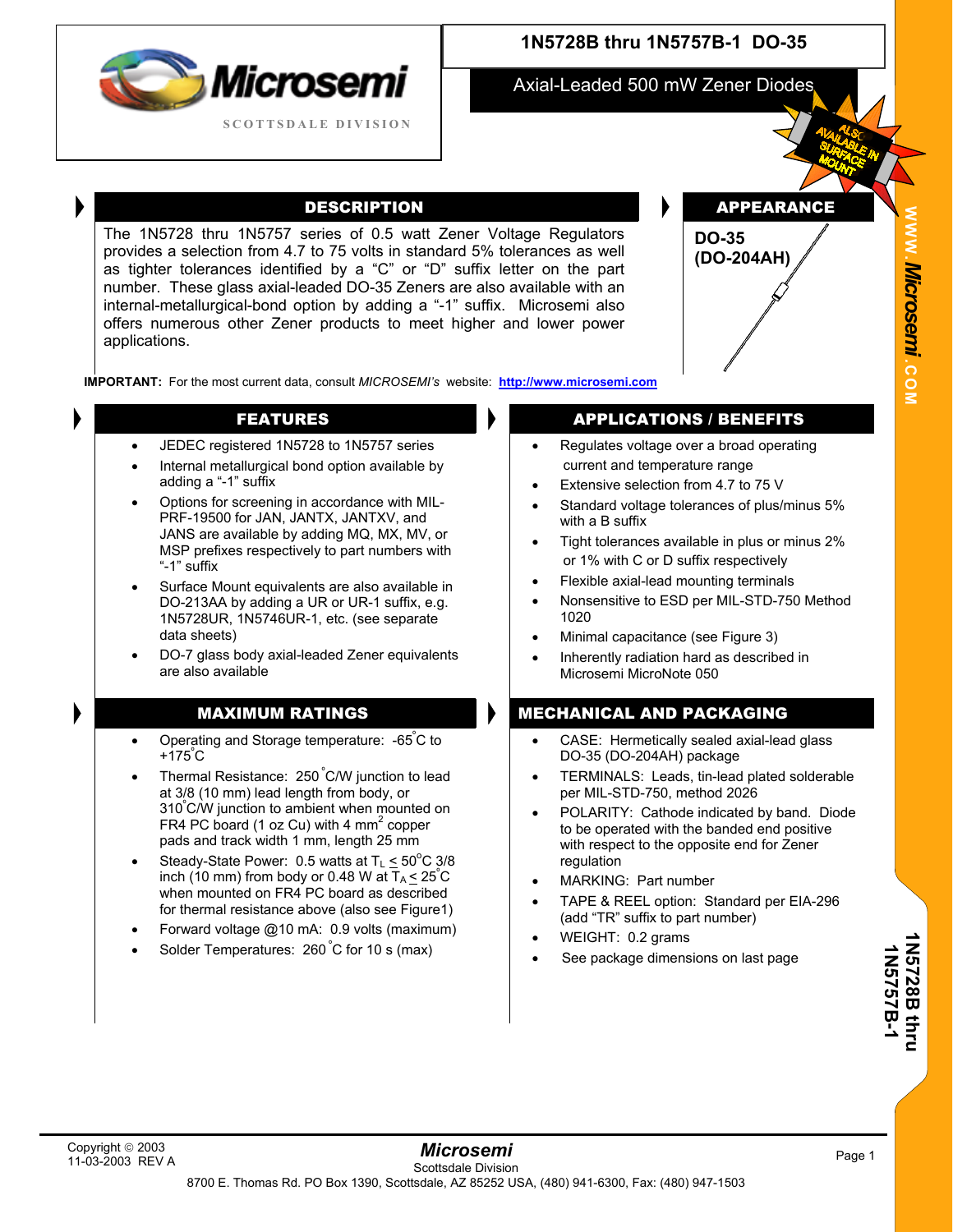# Microsemi **SCOTTSD A L E DIVISION**

## **1N5728B thru 1N5757B-1 DO-35**

Axial-Leaded 500 mW Zener Diodes

| <b>ELECTRICAL CHARACTERISTICS*</b> |                                    |                               |                                    |                                  |                                  |                                                      |                                          |  |  |  |
|------------------------------------|------------------------------------|-------------------------------|------------------------------------|----------------------------------|----------------------------------|------------------------------------------------------|------------------------------------------|--|--|--|
| <b>TYPE</b><br><b>NUMBER</b>       | <b>REGULATOR</b><br><b>VOLTAGE</b> | <b>TEST</b><br><b>CURRENT</b> | <b>DYNAMIC</b><br><b>IMPEDANCE</b> | <b>REVERSE</b><br><b>CURRENT</b> | <b>IR TEST</b><br><b>VOLTAGE</b> | <b>MAXIMUM</b><br><b>REGULATOR</b><br><b>CURRENT</b> | <b>TEMPERATURE</b><br><b>COEFFICIENT</b> |  |  |  |
| (Note 1)                           | (V <sub>Z</sub> )<br><b>Volts</b>  | $(I_z)$<br><b>Amps</b>        | $(Z_z)$<br>Ohms                    | $I_R$<br>μA                      | $(V_R)$<br><b>Volts</b>          | $(I_{ZM})$<br>mA                                     | $(\alpha$ vz)<br>$mV$ <sup>o</sup> $C$   |  |  |  |
| 1N5728B                            | 4.7                                | 10                            | 70                                 | 3.0                              | $\overline{2}$                   | 70                                                   | $-1.0$                                   |  |  |  |
| 1N5729B                            | 5.1                                | 10                            | 50                                 | 3.0                              | $\overline{c}$                   | 65                                                   | $-0.2$                                   |  |  |  |
| 1N5730B                            | 5.6                                | 10                            | 25                                 | 3.0                              | $\overline{c}$                   | 60                                                   | $+1.2$                                   |  |  |  |
| 1N5731B                            | 6.2                                | 10                            | 10                                 | 3.0                              | 4                                | 55                                                   | $+2.3$                                   |  |  |  |
| 1N5732B                            | 6.8                                | 10                            | 10                                 | 3.0                              | 4                                | 50                                                   | $+3.0$                                   |  |  |  |
| 1N5733B                            | 7.5                                | 10                            | 10                                 | 2.0                              | 5                                | 45                                                   | $+4.0$                                   |  |  |  |
| 1N5734B                            | 8.2                                | 10                            | 15                                 | 1.0                              | 5                                | 40                                                   | $+5.0$                                   |  |  |  |
| 1N5735B                            | 9.1                                | 10                            | 15                                 | 0.5                              | 6                                | 40                                                   | $+6.0$                                   |  |  |  |
| 1N5736B                            | 10                                 | 10                            | 20                                 | 0.2                              | 7                                | 35                                                   | $+7.0$                                   |  |  |  |
| 1N5737B                            | 11                                 | 5                             | 20                                 | 0.1                              | 8                                | 30                                                   | $+8.0$                                   |  |  |  |
| 1N5738B                            | 12                                 | $\overline{5}$                | 25                                 | 0.1                              | 8                                | 30                                                   | $+9.0$                                   |  |  |  |
| 1N5739B                            | 13                                 | 5                             | 30                                 | 0.1                              | 9                                | 25                                                   | $+10.5$                                  |  |  |  |
| 1N5740B                            | 15                                 | $\overline{5}$                | 30                                 | 0.1                              | 10                               | 25                                                   | $+12.9$                                  |  |  |  |
| 1N5741B                            | 16                                 | 5                             | 40                                 | 0.1                              | 11                               | 20                                                   | $+13$                                    |  |  |  |
| 1N5742B                            | 18                                 | 5                             | 45                                 | 0.1                              | 12                               | 20                                                   | $+15$                                    |  |  |  |
| 1N5743B                            | 20                                 | $\overline{5}$                | 55                                 | 0.1                              | 14                               | 15                                                   | $+17$                                    |  |  |  |
| 1N5744B                            | 22                                 | 5                             | 55                                 | 0.1                              | 15                               | 15                                                   | $+19$                                    |  |  |  |
| 1N5745B                            | 24                                 | 5                             | 70                                 | 0.1                              | 17                               | 15                                                   | $+21$                                    |  |  |  |
| 1N5746B                            | 27                                 | $\overline{2}$                | 80                                 | 0.1                              | 19                               | 10                                                   | $+23.5$                                  |  |  |  |
| 1N5747B                            | 30                                 | $\overline{2}$                | 80                                 | 0.1                              | 21                               | 10                                                   | $+26$                                    |  |  |  |
| 1N5748B                            | 33                                 | $\overline{2}$                | 90                                 | 0.1                              | 23                               | 10                                                   | $+29$                                    |  |  |  |
| 1N5749B                            | 36                                 | $\overline{\mathbf{c}}$       | 90                                 | 0.1                              | 25                               | 10                                                   | $+31$                                    |  |  |  |
| 1N5750B                            | 39                                 | $\overline{2}$                | 130                                | 0.1                              | 27                               | 9                                                    | $+34$                                    |  |  |  |
| 1N5751B                            | 43                                 | $\overline{2}$                | 150                                | 0.1                              | 30                               | $\mathsf{g}$                                         | $+37$                                    |  |  |  |
| 1N5752B                            | 47                                 | $\overline{2}$                | 170                                | 0.1                              | 33                               | 8                                                    | $+40$                                    |  |  |  |
| 1N5753B                            | 51                                 | $\overline{2}$                | 180                                | 0.1                              | 36                               | 7                                                    | $+44$                                    |  |  |  |
| 1N5754B                            | 56                                 | $\overline{\mathbf{c}}$       | 200                                | 0.1                              | 39                               | 6                                                    | $+47$                                    |  |  |  |
| 1N5755B                            | 62                                 | $\overline{2}$                | 215                                | 0.1                              | 43                               |                                                      | $+51$                                    |  |  |  |
| 1N5756B                            | 68                                 | $\overline{a}$                | 240                                | 0.1                              | 48                               | 6<br>5<br>5                                          | $+56$                                    |  |  |  |
| 1N5757B                            | 75                                 | $\overline{2}$                | 255                                | 0.1                              | 53                               |                                                      | $+60$                                    |  |  |  |

\*JEDEC Registered Data. The Type Number indicates 5% Tolerance. (See Note 1.) **NOTES:**

1. Devices listed have a +/-5% voltage tolerance on nominal Vz with a B suffix. An A suffix is +/-10% and no suffix is +/-20%. Suffix C denotes a +/-2% tolerance and suffix D denotes a +/-1% tolerance.

2. All static parameters measured under pulsed conditions, tp =  $300 \,\mu s$ .

3. Dynamic Impedance is derived by measuring the ac voltage when superimposing an ac rms current of 0.2 mA at 1000 Hz on to the dc level of  $I_{7T}$ .

1N5728B **1N5728B thru 1N 5 7 57B-1**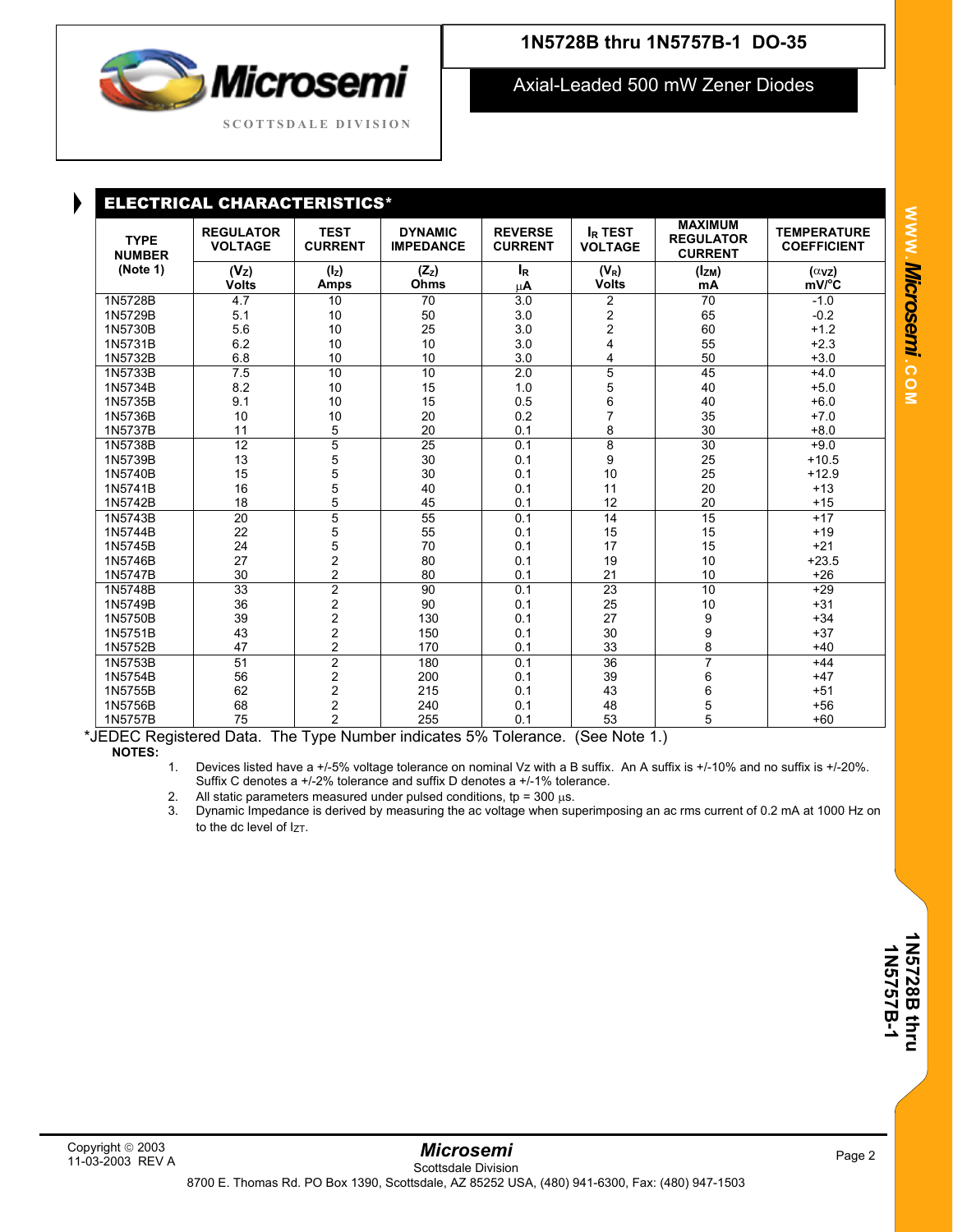

Axial-Leaded 500 mW Zener Diodes

GRAPHS

.100

.090

# $T_{L}$ TA on FR4 PC board 50 100 150 200  $T_L$  – LEAD TEMPERATURE ( $^{\circ}$ T<sub>A</sub> on FR4 PC BOARD **FIGURE 2 FIGURE 1**<br>ZENER VOLTAGE TEMPERATURE<br>COEFFICIENT vs. ZENER VOLTAGE  $\overrightarrow{C}$  CAPACITANCE vs.  $V_Z$  CURVE  $\overrightarrow{C}$  **PACKAGE DIMENSIONS** At zero volts



*Mi* **.** *crosemi.***C O M**

TEMPER

150

125

**W W W** 

# 11-03-2003 REV A

ZENER VOLTAGE Vz **FIGURE 3** 

60

80

100

40

TYPICAL CAPACITANCE IN PICOFAR TYPICAL CAPACITANCE IN PICOFARADS

RATED P O

WER DISSIPATION - mW

500

400

300

200

100

 $\overline{0}$ 

100

70 50

30

20

 $10$ 

 $\boldsymbol{7}$ 5

3

 $\overline{\mathbf{c}}$ 

1 0 4t -2 volts (V<sub>R</sub>))

20

**1N5728B thru 1N 5 7 57B-1**

**1N5728B thru**